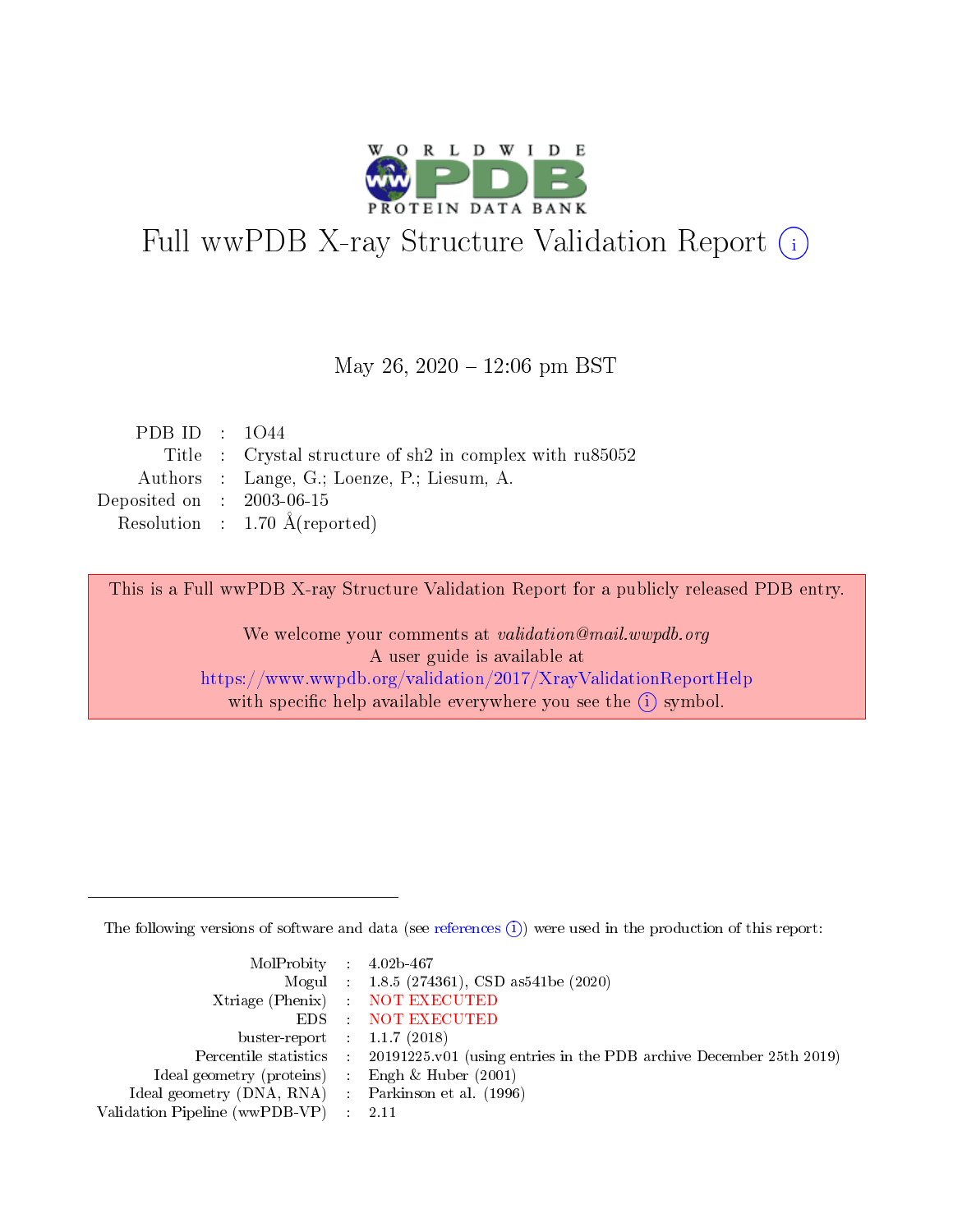## 1 [O](https://www.wwpdb.org/validation/2017/XrayValidationReportHelp#overall_quality)verall quality at a glance  $(i)$

The following experimental techniques were used to determine the structure: X-RAY DIFFRACTION

The reported resolution of this entry is 1.70 Å.

Percentile scores (ranging between 0-100) for global validation metrics of the entry are shown in the following graphic. The table shows the number of entries on which the scores are based.



| Metric                | Whole archive        | Similar resolution                                         |  |  |
|-----------------------|----------------------|------------------------------------------------------------|--|--|
|                       | $(\#\text{Entries})$ | $(\#\text{Entries}, \text{resolution range}(\text{\AA}) )$ |  |  |
| Clashscore            | 141614               | $4695(1.70-1.70)$                                          |  |  |
| Ramachandran outliers | 138981               | $4610(1.70-1.70)$                                          |  |  |
| Sidechain outliers    | 138945               | $4610(1.70-1.70)$                                          |  |  |

The table below summarises the geometric issues observed across the polymeric chains and their fit to the electron density. The red, orange, yellow and green segments on the lower bar indicate the fraction of residues that contain outliers for  $\geq=3$ , 2, 1 and 0 types of geometric quality criteria respectively. A grey segment represents the fraction of residues that are not modelled. The numeric value for each fraction is indicated below the corresponding segment, with a dot representing fractions  $\leq=5\%$ 

Note EDS was not executed.

| Mol | $\cap$ hain | $\alpha$ $\alpha$ + $\alpha$<br>reugen | Quality of chain |     |     |
|-----|-------------|----------------------------------------|------------------|-----|-----|
|     |             |                                        |                  |     |     |
|     |             | 108                                    | 80%              | 17% | . . |

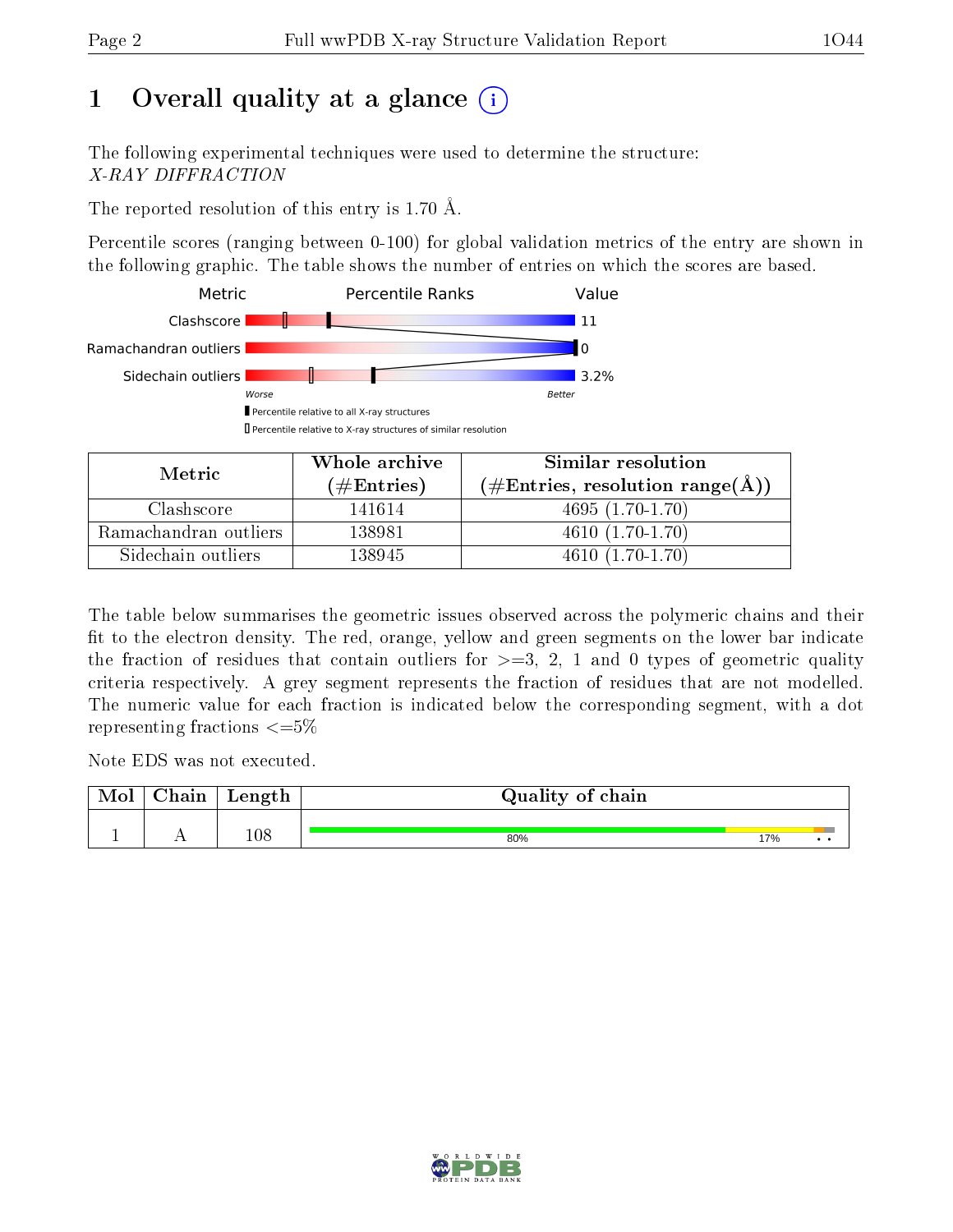# 2 Entry composition (i)

There are 3 unique types of molecules in this entry. The entry contains 1045 atoms, of which 0 are hydrogens and 0 are deuteriums.

In the tables below, the ZeroOcc column contains the number of atoms modelled with zero occupancy, the AltConf column contains the number of residues with at least one atom in alternate conformation and the Trace column contains the number of residues modelled with at most 2 atoms.

Molecule 1 is a protein called PROTO-ONCOGENE TYROSINE-PROTEIN KINASE SRC.

| Mol | Chain | $\mathop{\mathsf{Residues}}$ | $\rm{Atoms}$   |     |     | $\text{ZeroOcc} \mid \text{AltConf} \mid$ | $^\shortparallel$ Trace |  |
|-----|-------|------------------------------|----------------|-----|-----|-------------------------------------------|-------------------------|--|
|     |       | 106                          | $_{\rm Total}$ |     |     |                                           |                         |  |
|     | . .   |                              | 855            | 538 | 153 |                                           |                         |  |

 Molecule 2 is 2-{4-[2-ACETYLAMINO-2-(1-BIPHENYL-4-YLMETHYL-2-OXO-AZEPA N-3-YLCARBAMOYL)-ETHYL]-2-CARBOXY-PHENYL}-MALONIC ACID (three-letter code: 852) (formula:  $C_{34}H_{35}N_3O_9$ ).



| Mol | $\mid$ Chain $\mid$ Residues | Atoms     |    |  | $ZeroOcc$   AltConf |  |
|-----|------------------------------|-----------|----|--|---------------------|--|
|     |                              | Total C N |    |  |                     |  |
|     |                              |           | 34 |  |                     |  |

• Molecule 3 is water.

|  | $Mol$   Chain   Residues | Atoms         | $ZeroOcc \   \ AltConf$ |  |
|--|--------------------------|---------------|-------------------------|--|
|  |                          | Total<br>  44 |                         |  |

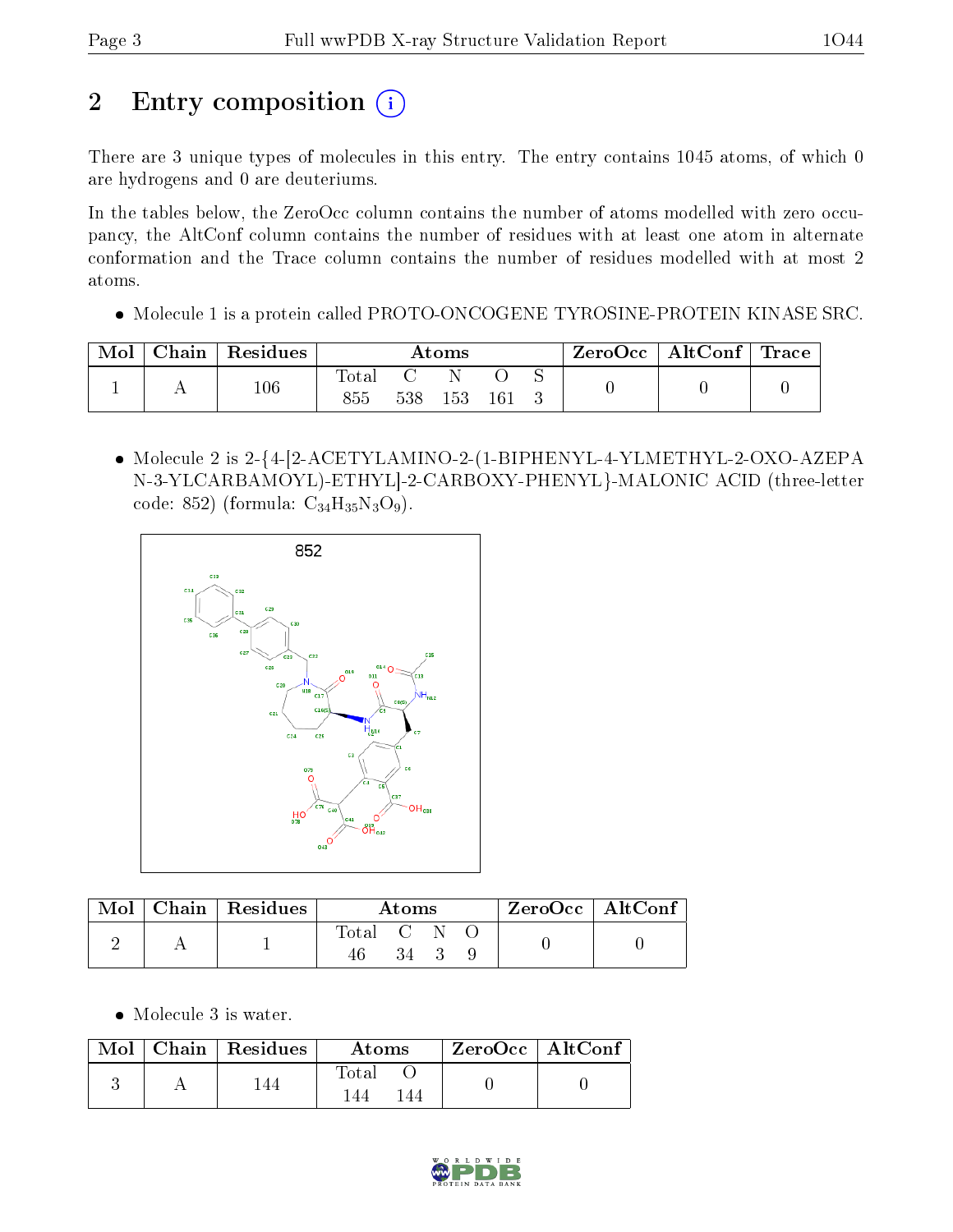## 3 Residue-property plots (i)

These plots are drawn for all protein, RNA and DNA chains in the entry. The first graphic for a chain summarises the proportions of the various outlier classes displayed in the second graphic. The second graphic shows the sequence view annotated by issues in geometry. Residues are colorcoded according to the number of geometric quality criteria for which they contain at least one outlier: green  $= 0$ , yellow  $= 1$ , orange  $= 2$  and red  $= 3$  or more. Stretches of 2 or more consecutive residues without any outlier are shown as a green connector. Residues present in the sample, but not in the model, are shown in grey.

Note EDS was not executed.

• Molecule 1: PROTO-ONCOGENE TYROSINE-PROTEIN KINASE SRC



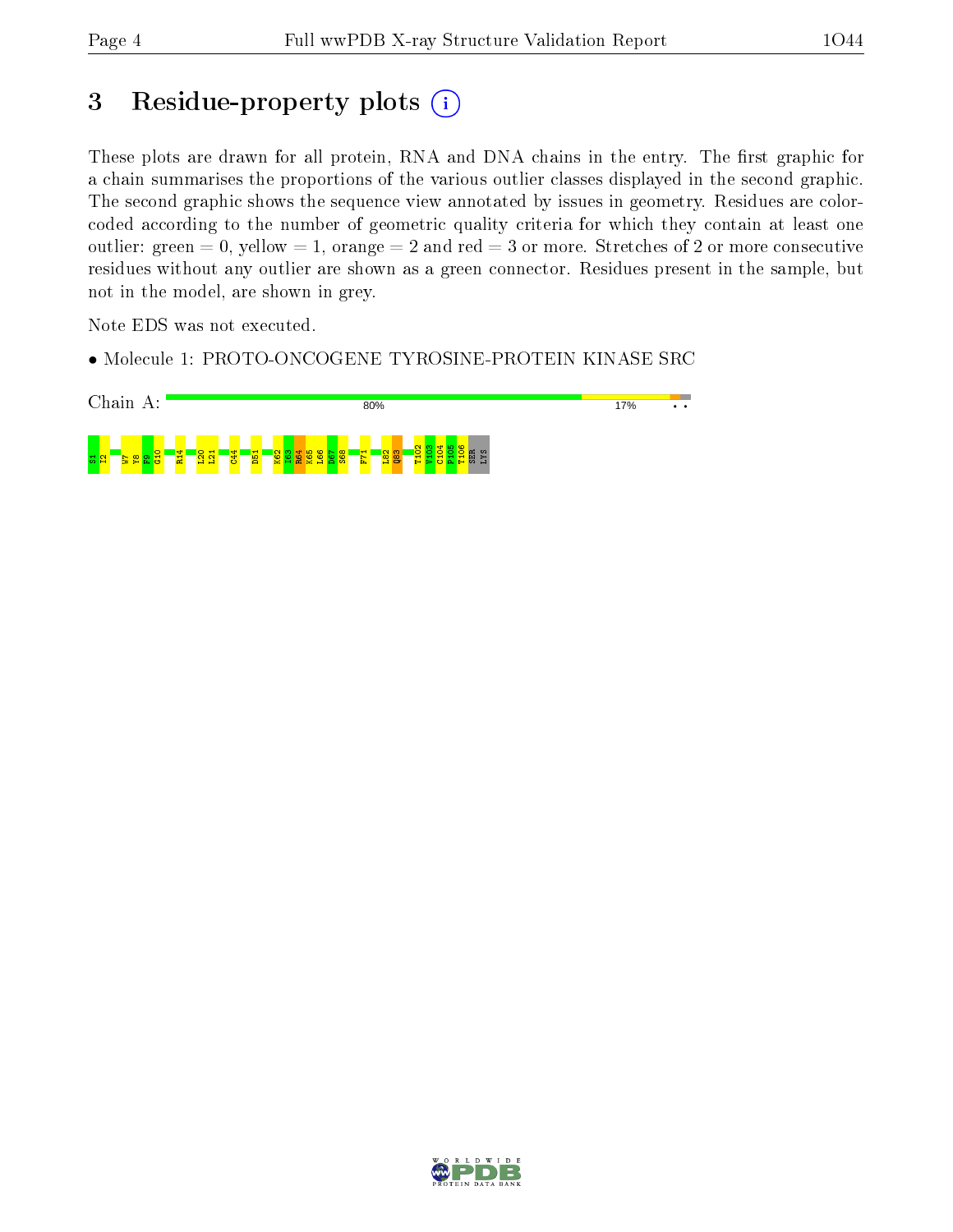## 4 Data and refinement statistics  $(i)$

Xtriage (Phenix) and EDS were not executed - this section is therefore incomplete.

| Property                               | <b>Value</b>                                    | Source    |  |
|----------------------------------------|-------------------------------------------------|-----------|--|
| Space group                            | P 21 21 21                                      | Depositor |  |
| Cell constants                         | $26.50\rm\AA$<br>58.40Å<br>64.12Å               | Depositor |  |
| a, b, c, $\alpha$ , $\beta$ , $\gamma$ | $90.00^\circ$<br>$90.00^\circ$<br>$90.00^\circ$ |           |  |
| Resolution $(A)$                       | 8.00<br>$-1.70$                                 | Depositor |  |
| % Data completeness                    | $99.6$ $(8.00-1.70)$                            | Depositor |  |
| (in resolution range)                  |                                                 |           |  |
| $\mathrm{R}_{merge}$                   | 0.04                                            | Depositor |  |
| $\mathrm{R}_{sym}$                     | (Not available)                                 | Depositor |  |
| Refinement program                     | X-PLOR 3.851                                    | Depositor |  |
| $R, R_{free}$                          | (Not available)<br>0.190                        | Depositor |  |
| Estimated twinning fraction            | $\overline{\text{No}}$ twinning to report.      | Xtriage   |  |
| Total number of atoms                  | 1045                                            | wwPDB-VP  |  |
| Average B, all atoms $(A^2)$           | 19.0                                            | wwPDB-VP  |  |

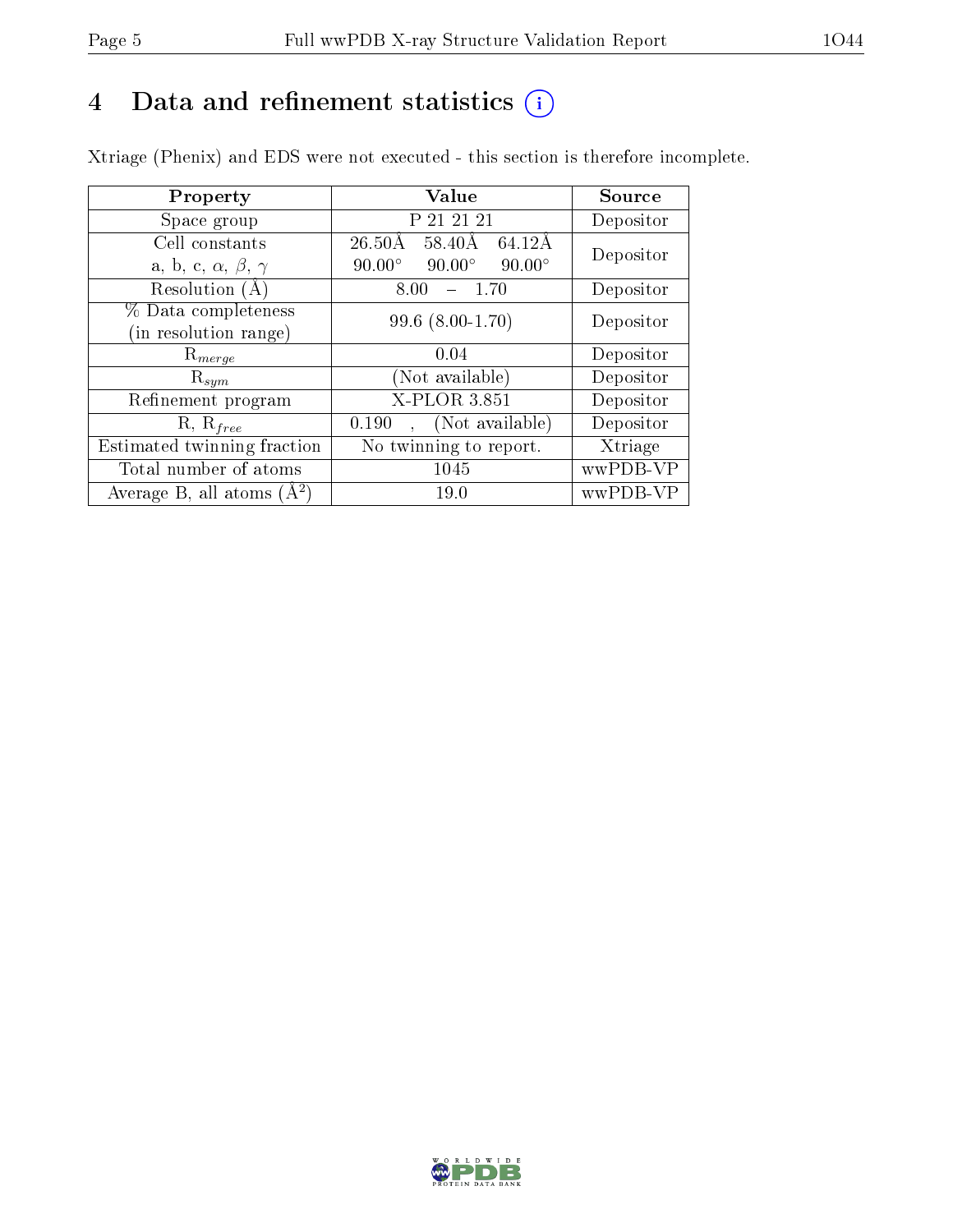## 5 Model quality  $(i)$

### 5.1 Standard geometry  $(i)$

Bond lengths and bond angles in the following residue types are not validated in this section: 852

The Z score for a bond length (or angle) is the number of standard deviations the observed value is removed from the expected value. A bond length (or angle) with  $|Z| > 5$  is considered an outlier worth inspection. RMSZ is the root-mean-square of all Z scores of the bond lengths (or angles).

| Mol | Chain |      | Bond lengths                            | Bond angles |                 |  |
|-----|-------|------|-----------------------------------------|-------------|-----------------|--|
|     |       |      | RMSZ $\mid \#  Z  > 5 \mid$ RMSZ $\mid$ |             | # Z  > 5        |  |
|     |       | 0.85 | 0/872                                   | 0.95        | $2/1175(0.2\%)$ |  |

There are no bond length outliers.

All (2) bond angle outliers are listed below:

| $\text{Mol}$ | $\perp$ Chain | $\operatorname{Res}$   $\operatorname{Type}$ | Atoms        |       | Observed $\binom{o}{0}$ | $\text{Ideal}({}^o)$ |
|--------------|---------------|----------------------------------------------|--------------|-------|-------------------------|----------------------|
|              |               | $\rm{ARG}$                                   | $NE$ -CZ-NH1 | -5.89 | 117.36                  | 120.30               |
|              |               | A SP                                         | $CB-CA-C$    | 5.17  | 120.75                  | 110.40               |

There are no chirality outliers.

There are no planarity outliers.

### 5.2 Too-close contacts  $(i)$

In the following table, the Non-H and H(model) columns list the number of non-hydrogen atoms and hydrogen atoms in the chain respectively. The H(added) column lists the number of hydrogen atoms added and optimized by MolProbity. The Clashes column lists the number of clashes within the asymmetric unit, whereas Symm-Clashes lists symmetry related clashes.

| Mol |      |      | Chain   Non-H   H(model)   H(added)   Clashes   Symm-Clashes |
|-----|------|------|--------------------------------------------------------------|
|     | გხხ  | 845  |                                                              |
|     |      |      |                                                              |
|     |      |      |                                                              |
|     | 1045 | 0 77 |                                                              |

The all-atom clashscore is defined as the number of clashes found per 1000 atoms (including hydrogen atoms). The all-atom clashscore for this structure is 11.

All (19) close contacts within the same asymmetric unit are listed below, sorted by their clash

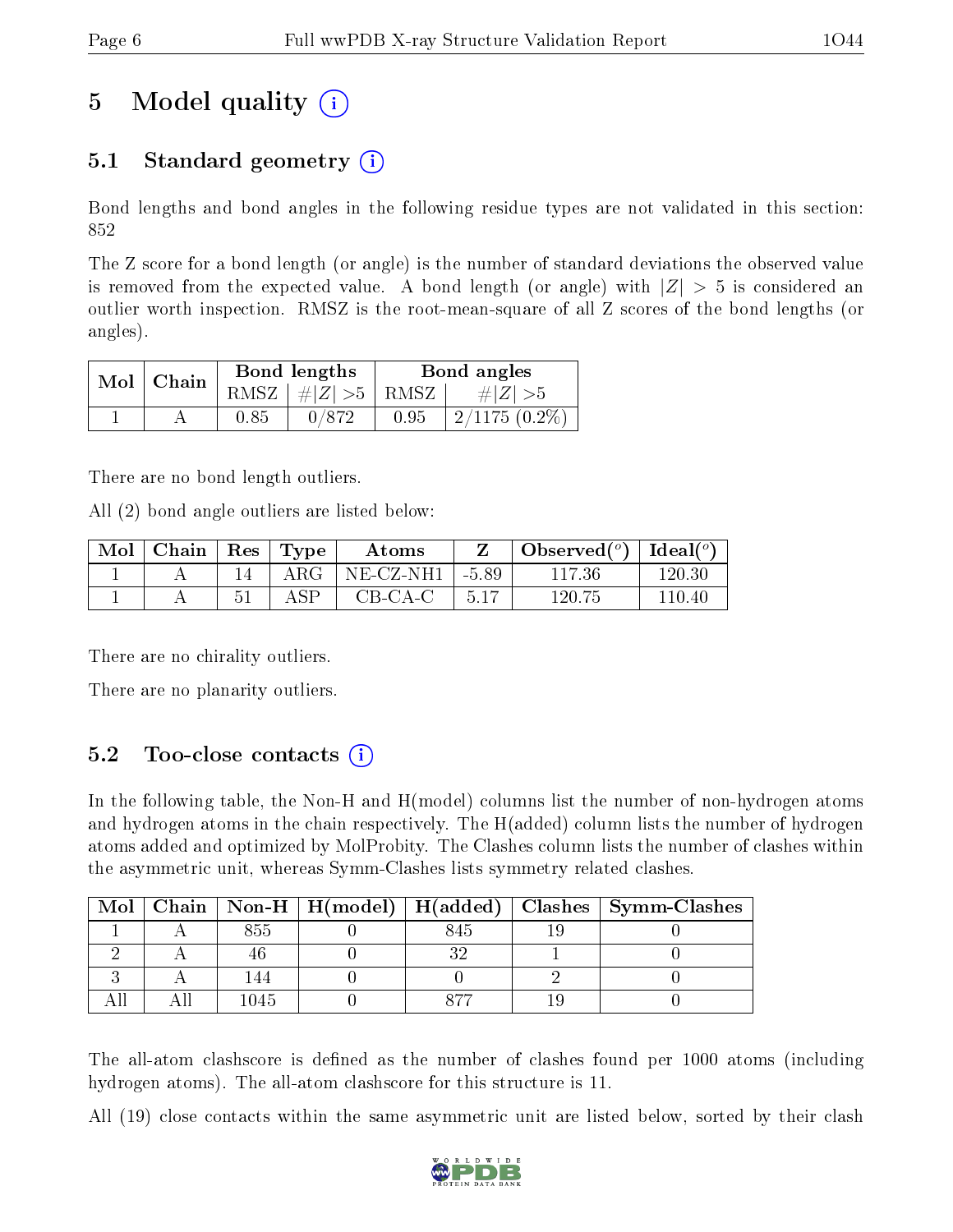| Atom-1            | Atom-2             | Interatomic    | Clash              |
|-------------------|--------------------|----------------|--------------------|
|                   |                    | distance $(A)$ | $(\AA)$<br>overlap |
| 1: A:102:THR:HB   | 3:A:443:HOH:O      | 1.83           | 0.78               |
| 1: A:83: GLN:H    | 1: A:83: GLN: HE21 | 1.28           | 0.78               |
| 1: A:62:LYS:HB3   | 1:A:64:ARG:HH12    | 1.60           | 0.65               |
| 1:A:64:ARG:HH11   | 1: A:64: ARG: HG2  | 1.61           | 0.64               |
| 1: A:44: CYS:SG   | 2:A:300:852:H3     | 2.41           | 0.60               |
| 1: A:65:LYS:HE2   | 1: A:66:LEU:O      | 2.06           | 0.56               |
| 1: A:102:THR:HG22 | 3:A:427:HOH:O      | 2.10           | 0.52               |
| 1: A:2: ILE: HD11 | 1:A:7:TRP:CZ3      | 2.47           | 0.50               |
| 1: A:83: GLN:H    | 1: A:83: GLN:NE2   | 2.05           | 0.49               |
| 1: A:8: TYR: CZ   | 1:A:10:GLY:HA2     | 2.49           | 0.48               |
| 1: A:20:LEU:HD22  | 1: A:106:THR:HA    | 1.95           | 0.47               |
| 1: A:65: LYS:HD3  | 1:A:71:PHE:CZ      | 2.53           | 0.43               |
| 1:A:2:ILE:HA      | 1:A:2:ILE:HD12     | 1.89           | 0.42               |
| 1:A:2:ILE:HG13    | 1: A:8: TYR: CG    | 2.54           | 0.42               |
| 1: A:62:LYS:HE3   | 1: A:62:LYS:HB2    | 1.77           | 0.42               |
| 1:A:2:ILE:HG12    | 1: A:82:LEU:HD23   | 2.01           | 0.41               |
| 1: A:21: LEU:HD23 | 1: A: 104: CYS: SG | 2.61           | 0.40               |
| 1: A:64: ARG: CG  | 1: A:64: ARG:NH1   | 2.83           | 0.40               |
| 1: A:8: TYR: CE2  | 1:A:10:GLY:HA2     | 2.56           | 0.40               |

magnitude.

There are no symmetry-related clashes.

### 5.3 Torsion angles (i)

#### 5.3.1 Protein backbone (i)

In the following table, the Percentiles column shows the percent Ramachandran outliers of the chain as a percentile score with respect to all X-ray entries followed by that with respect to entries of similar resolution.

The Analysed column shows the number of residues for which the backbone conformation was analysed, and the total number of residues.

| $\mid$ Mol $\mid$ Chain $\mid$ | Analysed                                |  | Favoured   Allowed   Outliers   Percentiles                                        |  |
|--------------------------------|-----------------------------------------|--|------------------------------------------------------------------------------------|--|
|                                | $104/108$ (96\%)   101 (97\%)   3 (3\%) |  | $\begin{array}{ c c c c c }\n\hline\n\multicolumn{1}{ c }{100} & 100\n\end{array}$ |  |

There are no Ramachandran outliers to report.

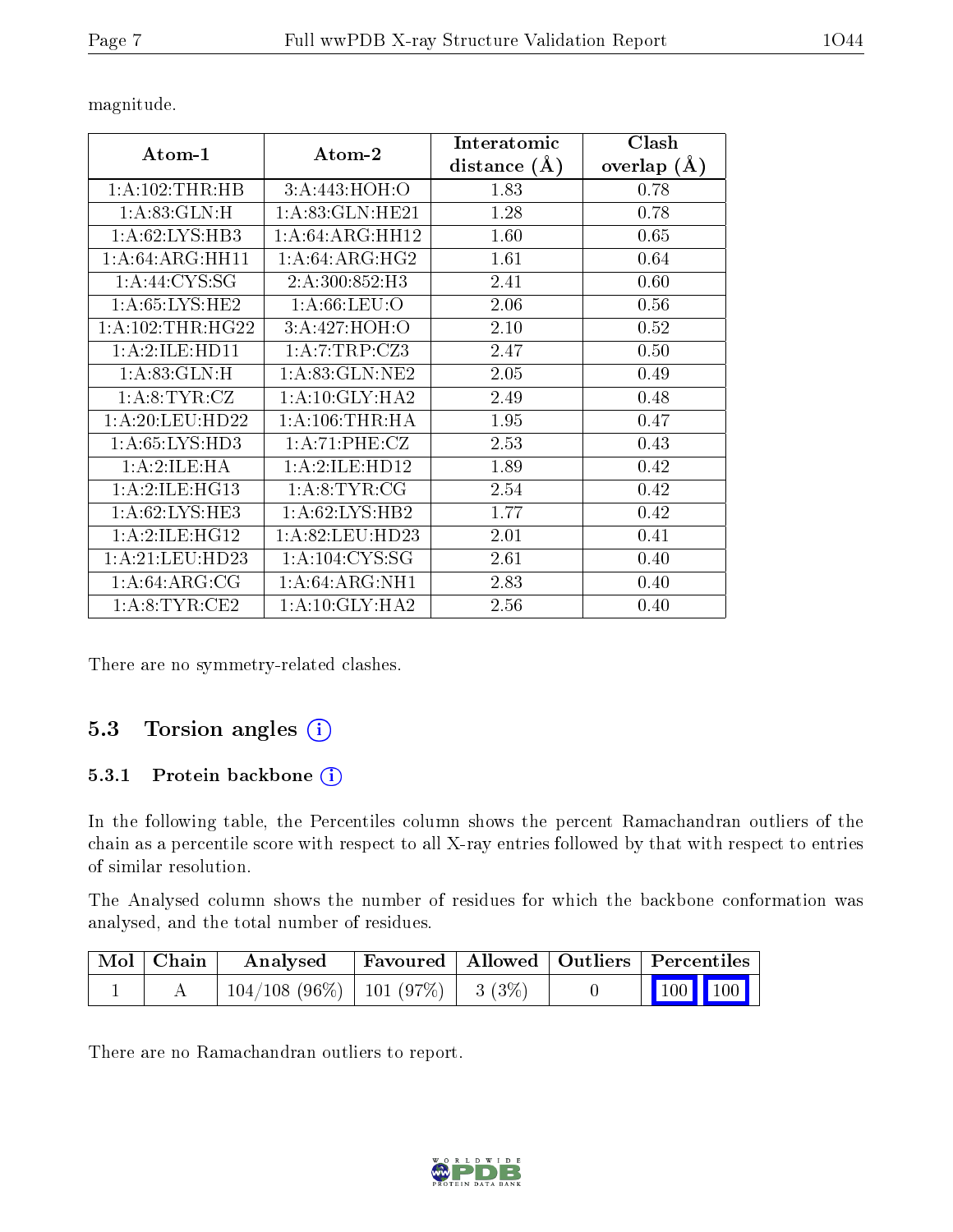#### 5.3.2 Protein sidechains  $(i)$

In the following table, the Percentiles column shows the percent sidechain outliers of the chain as a percentile score with respect to all X-ray entries followed by that with respect to entries of similar resolution.

The Analysed column shows the number of residues for which the sidechain conformation was analysed, and the total number of residues.

| Mol   Chain | $\perp$ Analysed   Rotameric   Outliers   Percentiles |       |                 |  |
|-------------|-------------------------------------------------------|-------|-----------------|--|
|             | $93/95(98\%)$   90 (97\%)                             | 3(3%) | <b>20</b><br>39 |  |

All (3) residues with a non-rotameric sidechain are listed below:

| Mol | Chain | $\operatorname{Res}% \left( \mathcal{N}\right) \equiv\operatorname{Res}(\mathcal{N}_{0})\cap\mathcal{N}_{1}$ | Type        |
|-----|-------|--------------------------------------------------------------------------------------------------------------|-------------|
|     |       |                                                                                                              | ${\rm ARG}$ |
|     |       | 68                                                                                                           | 5H)         |
|     |       |                                                                                                              | ' 41. N     |

Some sidechains can be flipped to improve hydrogen bonding and reduce clashes. All (3) such sidechains are listed below:

| Mol | Chain | Res | Type    |
|-----|-------|-----|---------|
|     |       |     | GLN     |
|     |       | 83  | GL N    |
|     |       |     | - 1 I S |

#### $5.3.3$  RNA  $(i)$

There are no RNA molecules in this entry.

#### 5.4 Non-standard residues in protein, DNA, RNA chains (i)

There are no non-standard protein/DNA/RNA residues in this entry.

#### 5.5 Carbohydrates  $(i)$

There are no carbohydrates in this entry.

#### 5.6 Ligand geometry  $(i)$

1 ligand is modelled in this entry.

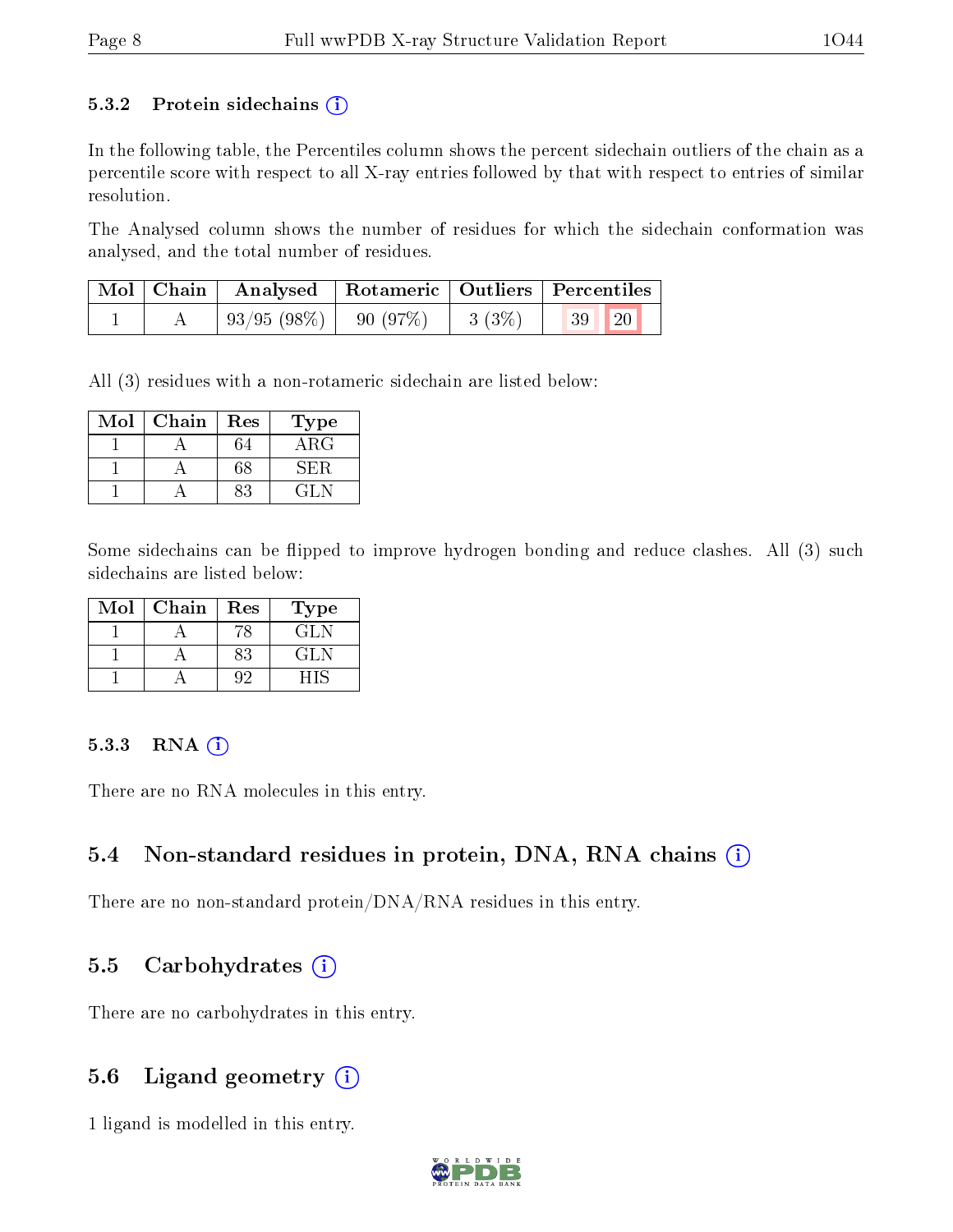In the following table, the Counts columns list the number of bonds (or angles) for which Mogul statistics could be retrieved, the number of bonds (or angles) that are observed in the model and the number of bonds (or angles) that are dened in the Chemical Component Dictionary. The Link column lists molecule types, if any, to which the group is linked. The Z score for a bond length (or angle) is the number of standard deviations the observed value is removed from the expected value. A bond length (or angle) with  $|Z| > 2$  is considered an outlier worth inspection. RMSZ is the root-mean-square of all Z scores of the bond lengths (or angles).

| Mol<br>Type |     | Chain |     |                 |          |      |        | Res      |          |   | Bond lengths |  |  | Bond angles |  |
|-------------|-----|-------|-----|-----------------|----------|------|--------|----------|----------|---|--------------|--|--|-------------|--|
|             |     |       |     | Link            | Jounts . | RMSZ | # Z    | Counts   | RMSZ     | E |              |  |  |             |  |
|             | 852 | A     | 300 | $\qquad \qquad$ | 41,49,49 | 1.86 | $10\,$ | 53,68,68 | $1.82\,$ |   |              |  |  |             |  |

In the following table, the Chirals column lists the number of chiral outliers, the number of chiral centers analysed, the number of these observed in the model and the number defined in the Chemical Component Dictionary. Similar counts are reported in the Torsion and Rings columns. '-' means no outliers of that kind were identified.

|     |     |        | Mol   Type   Chain   Res   Link   Chirals   Torsions   Rings |  |
|-----|-----|--------|--------------------------------------------------------------|--|
| 852 | 300 | $\sim$ | $\mid 0/28/55/55 \mid 0/4/4/4 \mid$                          |  |

All (10) bond length outliers are listed below:

| Mol            | Chain | Res | Type | Atoms     | Z    | Observed $(A)$ | Ideal(A) |
|----------------|-------|-----|------|-----------|------|----------------|----------|
| $\overline{2}$ | А     | 300 | 852  | $C5-C37$  | 5.97 | 1.53           | 1.47     |
| $\overline{2}$ | А     | 300 | 852  | $C17-N18$ | 4.04 | 1.39           | 1.35     |
| $\overline{2}$ | А     | 300 | 852  | $C5-C4$   | 3.82 | 1.45           | 1.40     |
| $\overline{2}$ | А     | 300 | 852  | $C26-C23$ | 2.95 | 1.45           | 1.38     |
| $\overline{2}$ | А     | 300 | 852  | $C22-N18$ | 2.73 | 1.51           | 1.46     |
| $\overline{2}$ | А     | 300 | 852  | $C6-C1$   | 2.45 | 1.43           | 1.39     |
| $\overline{2}$ | А     | 300 | 852  | $C32-C31$ | 2.43 | 1.44           | 1.39     |
| $\overline{2}$ | А     | 300 | 852  | C33-C32   | 2.34 | 1.43           | 1.38     |
| $\overline{2}$ | А     | 300 | 852  | $C27-C26$ | 2.04 | 1.42           | 1.38     |
| $\overline{2}$ | А     | 300 | 852  | $C36-C31$ | 2.03 | 1.43           | 1.39     |

All (15) bond angle outliers are listed below:

| Mol            | Chain | Res | Type | Atoms                                             | Ζ       | Observed $(°)$ | Ideal $(°)$ |
|----------------|-------|-----|------|---------------------------------------------------|---------|----------------|-------------|
| $\overline{2}$ | А     | 300 | 852  | C29-C28-C27                                       | 3.74    | 125.04         | 117.59      |
| $\overline{2}$ | А     | 300 | 852  | $C2-C1-C6$                                        | 3.70    | 123.72         | 118.54      |
| $\overline{2}$ | А     | 300 | 852  | O <sub>19</sub> -C <sub>17</sub> -N <sub>18</sub> | 3.66    | 126.03         | 122.55      |
| $\overline{2}$ | А     | 300 | 852  | C <sub>26</sub> -C <sub>27</sub> -C <sub>28</sub> | $-3.59$ | 115.97         | 121.13      |
| $\overline{2}$ | А     | 300 | 852  | $C3-C4-C40$                                       | $-3.08$ | 114.63         | 121.49      |
| $\overline{2}$ | А     | 300 | 852  | $C21-C20-N18$                                     | $-2.96$ | 106.12         | 113.93      |
| $\overline{2}$ | А     | 300 | 852  | C76-C40-C4                                        | 2.88    | 122.43         | 113.70      |

Continued on next page...

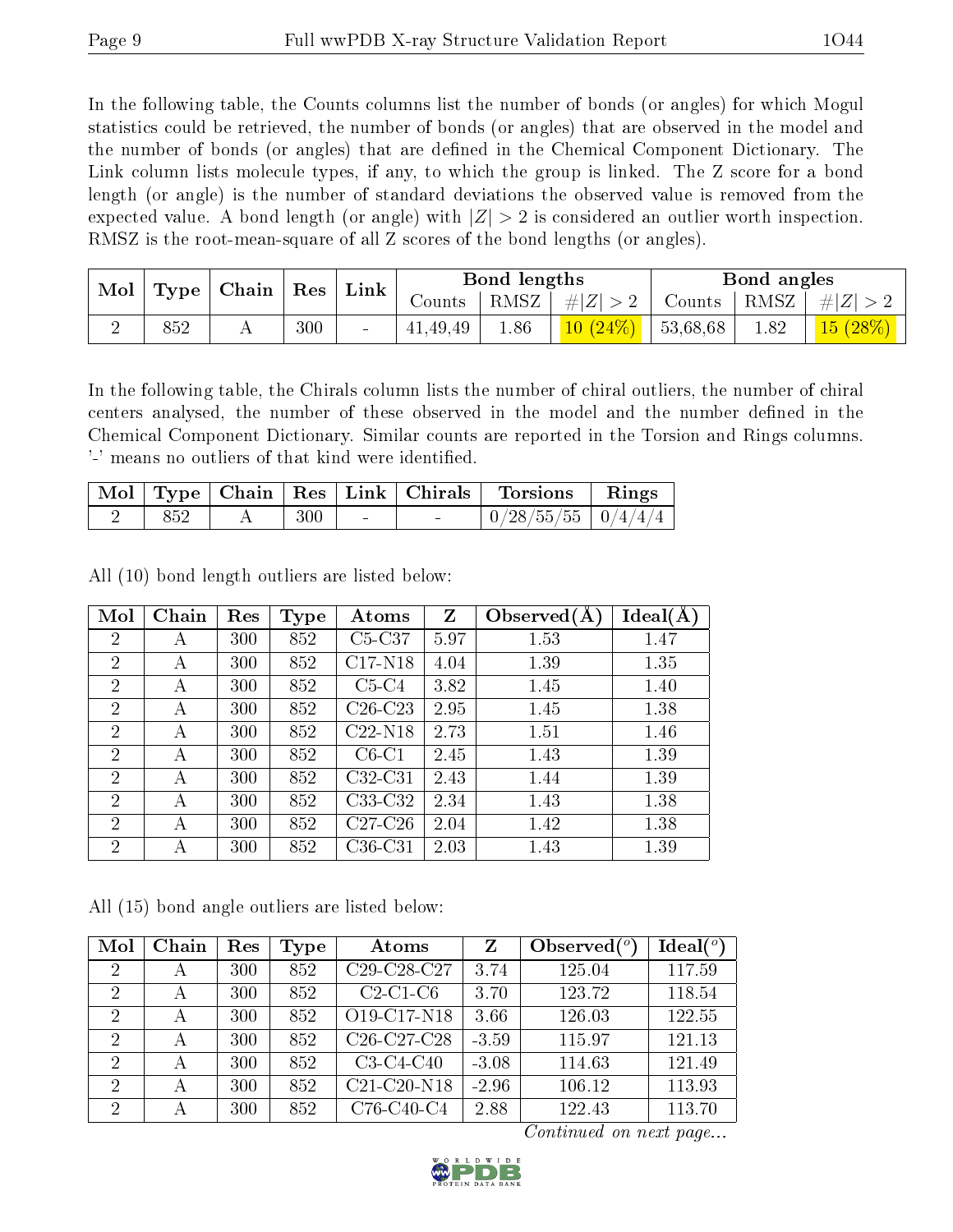| Mol                         | Chain | Res | Type | Atoms                                             | Z       | Observed $(°)$ | Ideal $(^\circ)$ |
|-----------------------------|-------|-----|------|---------------------------------------------------|---------|----------------|------------------|
| $\overline{2}$              | А     | 300 | 852  | C41-C40-C4                                        | 2.79    | 122.15         | 113.70           |
| 2                           | А     | 300 | 852  | $C1-C7-C8$                                        | $-2.53$ | 106.42         | 113.39           |
| 2                           | А     | 300 | 852  | $C5-C6-C1$                                        | $-2.48$ | 117.46         | 121.77           |
| $\overline{2}$              | А     | 300 | 852  | $C8-C9-N10$                                       | $-2.42$ | 111.39         | 116.70           |
| $\mathcal{D}_{\mathcal{L}}$ | А     | 300 | 852  | C27-C28-C31                                       | $-2.40$ | 117.20         | 121.36           |
| $\overline{2}$              | А     | 300 | 852  | $C3-C4-C5$                                        | 2.31    | 122.37         | 119.32           |
| $\overline{2}$              | А     | 300 | 852  | $C7-C1-C6$                                        | $-2.31$ | 116.47         | 120.44           |
| 2                           | А     | 300 | 852  | C <sub>29</sub> -C <sub>28</sub> -C <sub>31</sub> | $-2.08$ | 117.76         | 121.36           |

Continued from previous page...

There are no chirality outliers.

There are no torsion outliers.

There are no ring outliers.

1 monomer is involved in 1 short contact:

|  |     |       | Mol   Chain   Res   Type   Clashes   Symm-Clashes |
|--|-----|-------|---------------------------------------------------|
|  | 300 | - 852 |                                                   |

The following is a two-dimensional graphical depiction of Mogul quality analysis of bond lengths, bond angles, torsion angles, and ring geometry for all instances of the Ligand of Interest. In addition, ligands with molecular weight > 250 and outliers as shown on the validation Tables will also be included. For torsion angles, if less then 5% of the Mogul distribution of torsion angles is within 10 degrees of the torsion angle in question, then that torsion angle is considered an outlier. Any bond that is central to one or more torsion angles identified as an outlier by Mogul will be highlighted in the graph. For rings, the root-mean-square deviation (RMSD) between the ring in question and similar rings identified by Mogul is calculated over all ring torsion angles. If the average RMSD is greater than 60 degrees and the minimal RMSD between the ring in question and any Mogul-identified rings is also greater than 60 degrees, then that ring is considered an outlier. The outliers are highlighted in purple. The color gray indicates Mogul did not find sufficient equivalents in the CSD to analyse the geometry.

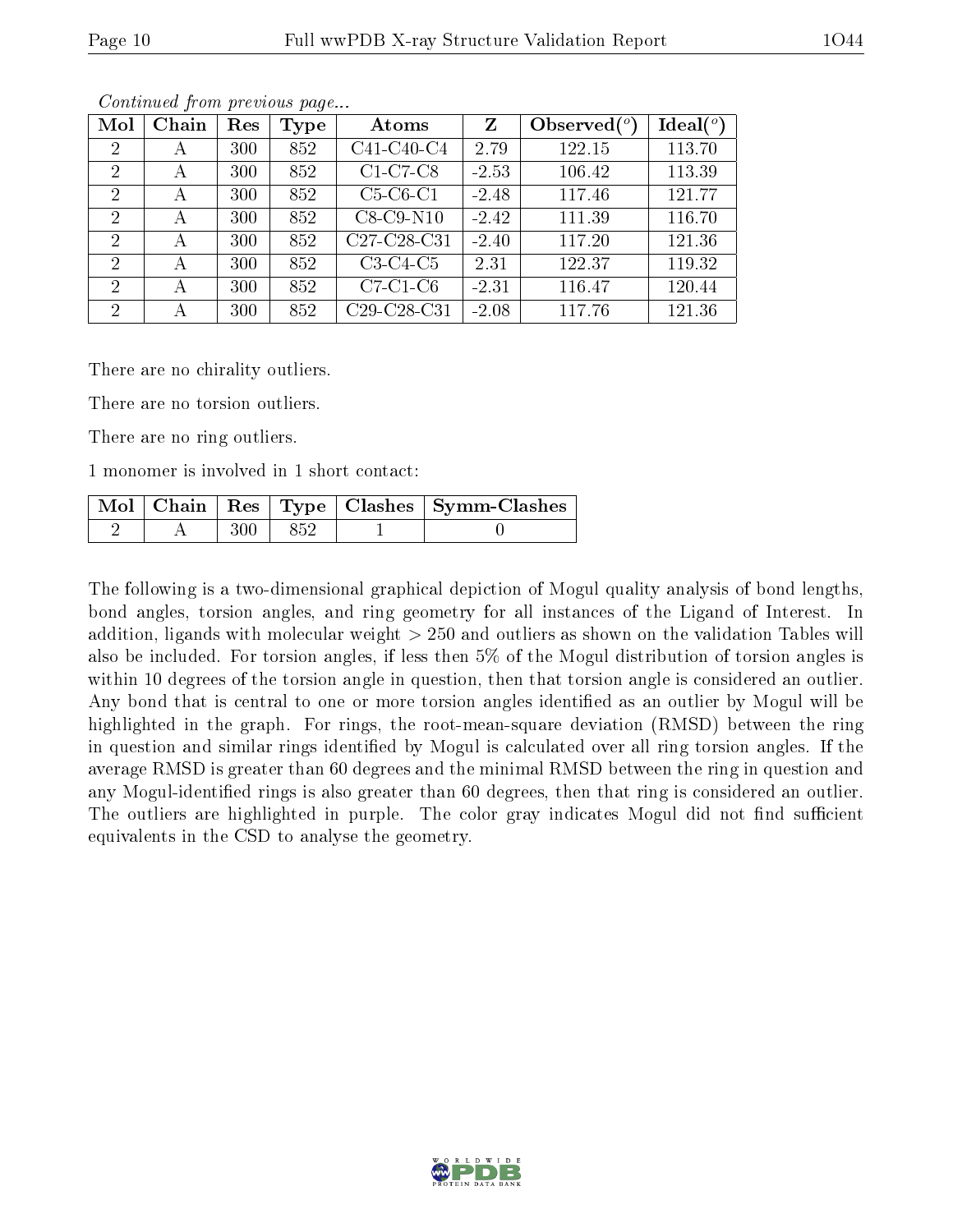

## 5.7 [O](https://www.wwpdb.org/validation/2017/XrayValidationReportHelp#nonstandard_residues_and_ligands)ther polymers (i)

There are no such residues in this entry.

## 5.8 Polymer linkage issues (i)

There are no chain breaks in this entry.